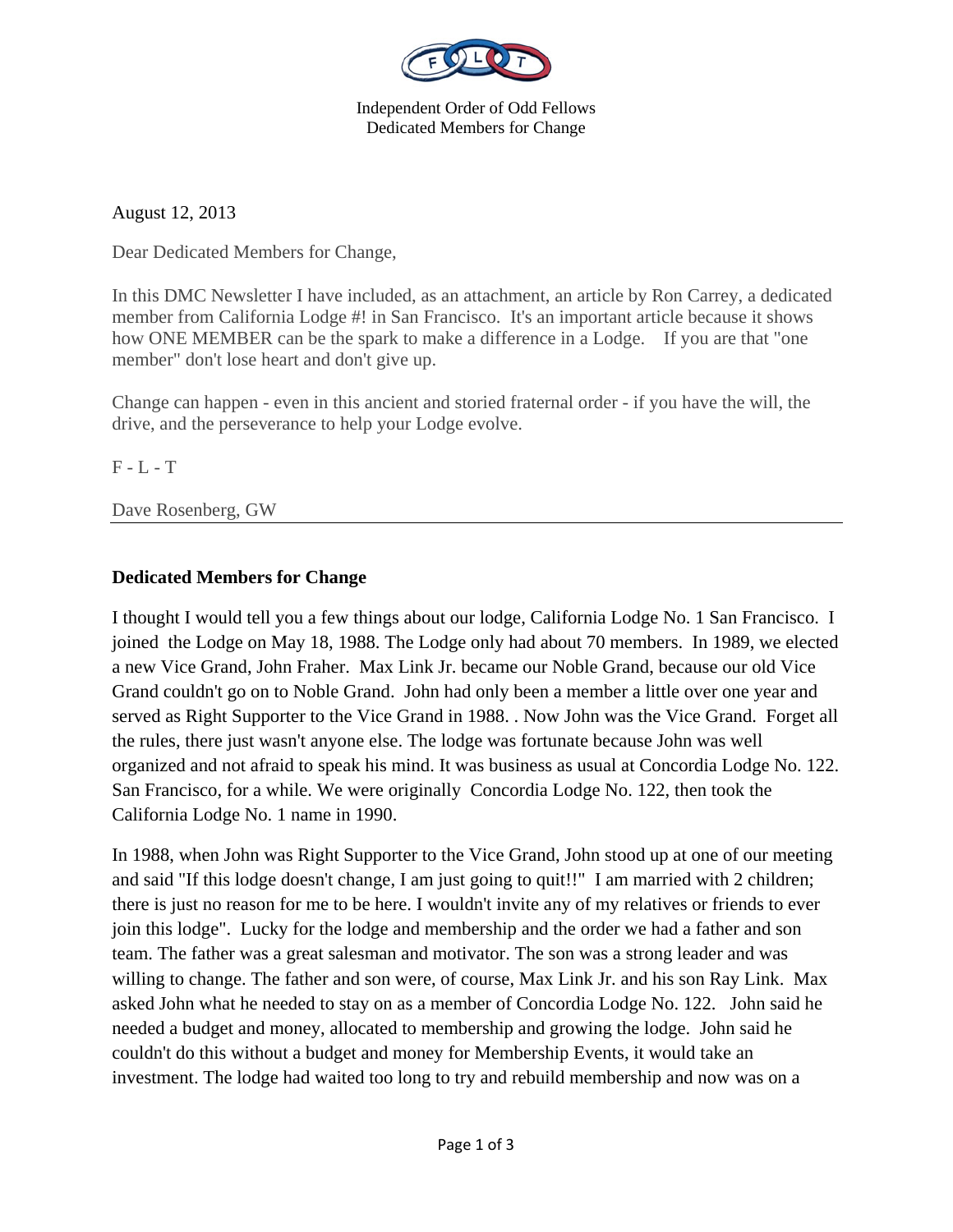

Independent Order of Odd Fellows Dedicated Members for Change

downward spiral. John felt with some money and a budget, he could recruit members. It would take a Membership Program with Socials and Charity events.

John presented a program with a budget. He wanted monthly newsletters. monthly socials and events. He wanted the lodge to be the place to be. John knew he couldn't do this alone. He got his two brothers to join and he got me to join. He knew the way to my heart was good food and reasonable prices. John got his budget and his money to set up a membership program. He came out with his monthly newsletter the "Barbary Coast Express" this would keep the whole lodge membership informed of coming events. In 1988, when John was Right Supporter to the Vice Grand, In his October 1988 issue of the "Barbary Coast Express" he made a prediction "He would be able to increase membership from 70 members in January 1987 to 120 by October of 1988". He was able to exceed this goal by October 1988. He was followed by his brother Phil Fraher, who became Vice Grand. After Phil I became Vice Grand. John ideas were followed and improved on.

Some of the Philosophies of California Lodge No. 1. That were applied in Johns Programs:

1. All Elected Officers are Volunteers and receive no salary during their term.

2. There will be a treats budget to provide dinner after meetings to provide those members who work and show up for meetings some appreciation. These dinners will be made by 24 different members, assigned by the Vice Grand. They will be free and better, than a meal you can buy.

3. There will be a Newsletter, e-mail and a phone calls about upcoming events.

4. There will be a Membership Committee and Chairman, with a budget.

5. There will be a Charity Committee and Chairman, with a budget. This will insure that all donations will be given equal consideration. The Charity Committee must approve all motions for donations over \$100.00. The Charity Committee has a Mission Statement: " California Lodge No. 1 will only give donations to **Odd Fellow and Rebekah Charities** or public charities that are members and lodge **are willing to work on".**

6. A California Lodge No. 1 Board of Directors was formed and meets quarterly. The Board was formed to handle lodge problems and streamline the Business Meetings.

7. All Brothers and Sisters are equal. A member just initiated, will be treated as well as a 50 year member. An example: An initiated member will receive the same benefit as a 50 year member. There is no age discrimination.

John's Recruiting, Unbelievable!!

John's wife is a member. All of John's brothers are members. John's sisters are members. One of his sisters was the First Catholic nun to join the order. John's two daughters are members. Almost all of John's brother and sister in laws are members. Johns father in law and mother in